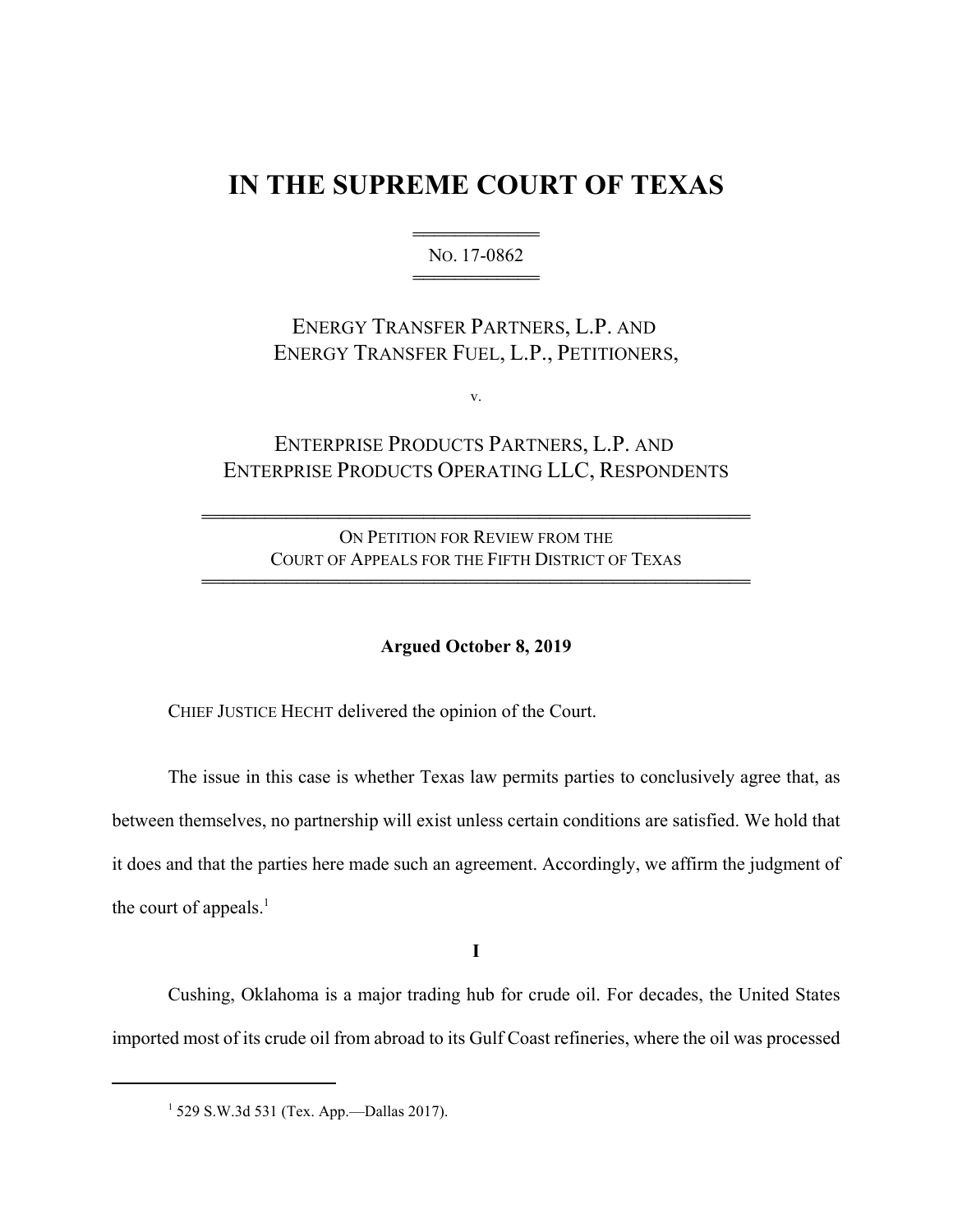and shipped north through Cushing. In 2008, new technology enabled oil production in the Dakotas and Canada, resulting in oil being transported to Cushing from the north. But no pipeline existed to move oil stored at Cushing south. An excess supply accumulated, driving down the price of oil sold there. Sensing economic opportunity, major pipeline companies began exploring ways to move oil south from Cushing.

Among them were  $ETP<sup>2</sup>$  and Enterprise,<sup>3</sup> competitors that are among the ten largest energy companies in the United States. Enterprise co-owned with ConocoPhillips a pipeline called Seaway that sent oil north to Cushing from the Texas Gulf Coast. Enterprise lobbied ConocoPhillips for years to reverse the pipeline's direction, but ConocoPhillips refused. Enterprise also talked to Canadian pipeline company Enbridge about a joint project but to no result.

In March 2011, Enterprise approached ETP about converting a pipeline called Old Ocean into one that could move oil south from Cushing. Old Ocean transports natural gas from Sweeny, Texas, near the Coast, up to Maypearl, near Dallas. ETP owns the pipeline, but Enterprise holds a long-term lease on it. Converting the pipeline to one for transporting oil and extending it the rest of the way to Cushing would require a massive investment from the parties and committed customers willing to pay a sufficient tariff to justify the investment.

The parties agreed to explore the viability of the project, which they dubbed "Double E". In three written agreements, they reiterated their intent that neither party be bound to proceed until each

<sup>&</sup>lt;sup>2</sup> We refer to petitioners Energy Transfer Partners, L.P. and Energy Transfer Fuel, L.P. together as "ETP".

<sup>&</sup>lt;sup>3</sup> We refer to respondents Enterprise Products Partners, L.P. and Enterprise Products Operating LLC together as "Enterprise".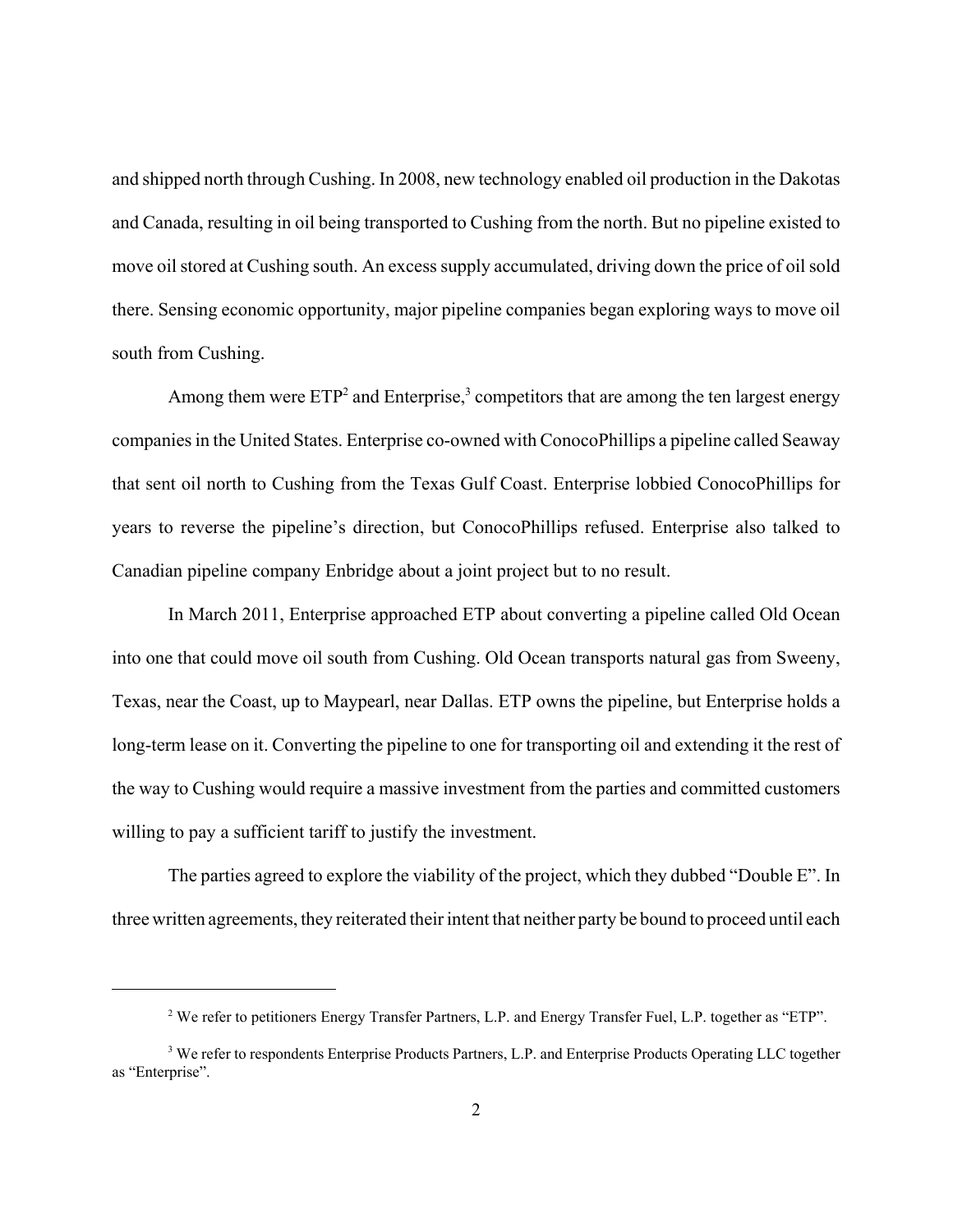company's board of directors had approved the execution of a formal contract. The Confidentiality Agreement, signed in March 2011, recited that Enterprise and ETP had "entered into discussions with each other in connection with a possible transaction involving a joint venture to provide crude oil transportation [from Cushing to Houston] utilizing [the] Old Ocean Pipeline". The agreement laid out the parties' rights and responsibilities with respect to confidential information exchanged during the discussions and then stated:

The Parties agree that unless and until a definitive agreement between the Parties with respect to the Potential Transaction has been executed and delivered, and then only to the extent of the specific terms of such definitive agreement, no Party hereto will be under any legal obligation of any kind whatsoever with respect to any transaction by virtue of this Agreement or any written or oral expression with respect to such a transaction by any Party or their respective Representatives, except, in the case of this Agreement, for the matters specifically agreed to herein. . . .

In April, the parties also signed a Letter Agreement with an attached "Non-Binding Term Sheet". The Letter Agreement again recited that the parties were "entering discussions regarding a proposed joint venture transaction involving the construction (or conversion, as applicable) and operation of a pipeline to move crude oil" from Cushing to Houston, and that the "letter [was] intended only to set forth the general terms of the Transaction between the Parties, . . . contained in the term sheet attached". The letter then stated:

Neither this letter nor the JV Term Sheet create any binding or enforceable obligations between the Parties and, except for the Confidentiality Agreement . . . , no binding or enforceable obligations shall exist between the Parties with respect to the Transaction unless and until the Parties have received their respective board approvals and definitive agreements memorializing the terms and conditions of the Transaction have been negotiated, executed and delivered by both of the Parties. Unless and until such definitive agreements are executed and delivered by both of the Parties, either [Enterprise] or ETP, for any reason, may depart from or terminate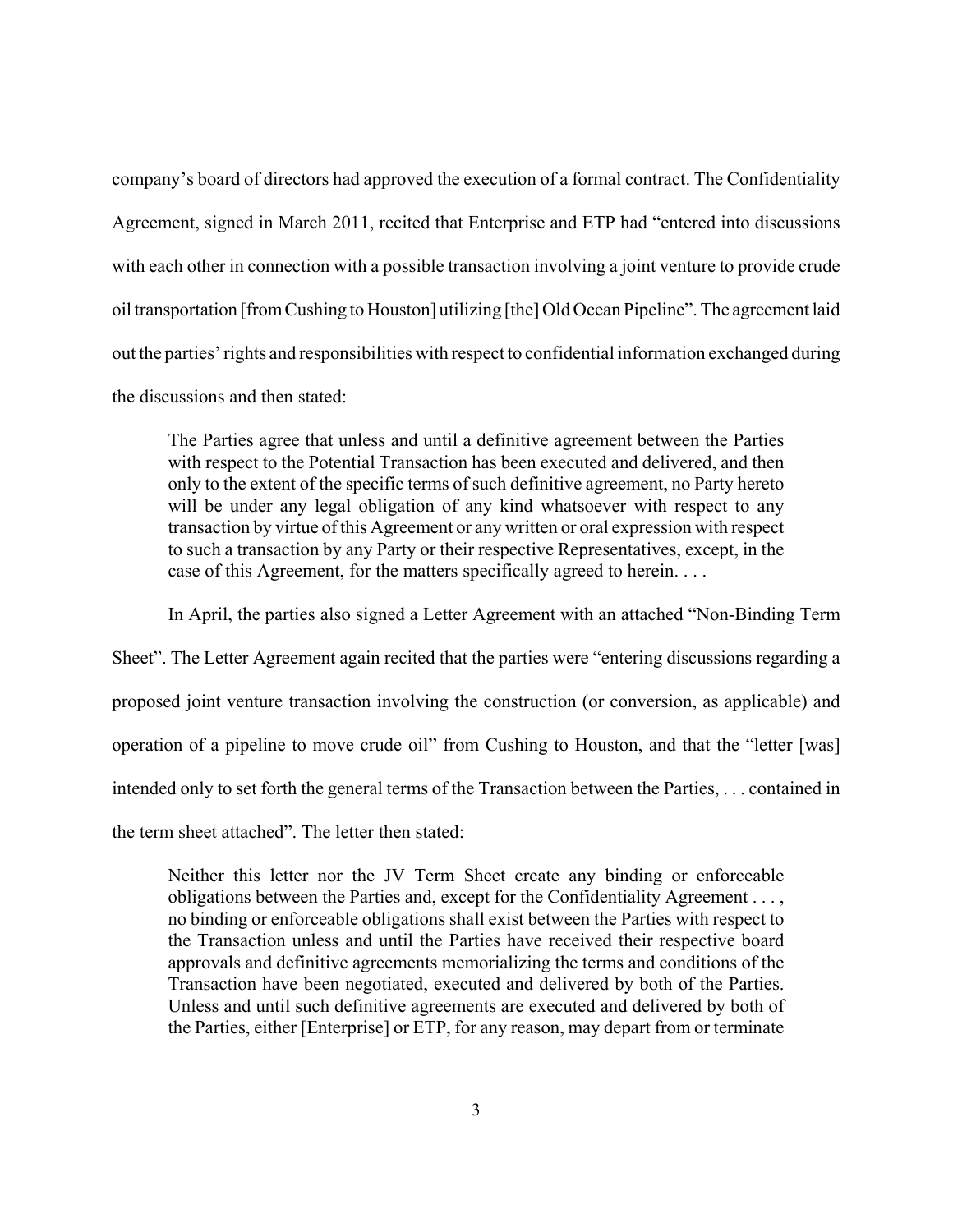the negotiations with respect to the Transaction at any time without any liability or obligation to the other, whether arising in contract, tort, strict liability or otherwise.

The Non-Binding Term Sheet sketched out the basic features of the potential transaction and envisioned that a "mutually agreeable Limited Liability Company Agreement would be entered into" to govern the joint venture.

Finally, in April the parties also signed a Reimbursement Agreement that provided the terms under which ETP would reimburse Enterprise for half the cost of the project's engineering work. That agreement, like the other two, recognized that the parties were "in the process of negotiating mutually agreeable definitive agreements" for the project and stated that nothing in it would "be deemed to create or constitute a joint venture, a partnership, a corporation, or any entity taxable as a corporation, partnership or otherwise." ETP's pleadings acknowledge that "as of the date of [these agreements] . . . the parties had not yet formed a partnership."

By May, the parties had formed an integrated team to pursue Double E. The biggest piece of the puzzle was obtaining sufficient shipping commitments. To do so, the parties needed to convince shippers that their pipeline would be the first to market. During the spring and summer of 2011, they marketed Double E to potential customers as a "50/50 JV" and prepared engineering plans for the project. The parties also explored the possibility of building a new pipeline from scratch rather than retrofitting Old Ocean, but they continued to market the Old Ocean conversion to potential customers.

A Federal Energy Regulatory Commission rule governing new interstate pipelines requires an "open season" of 30 to 45 days in which shippers are asked to commit to daily barrel volumes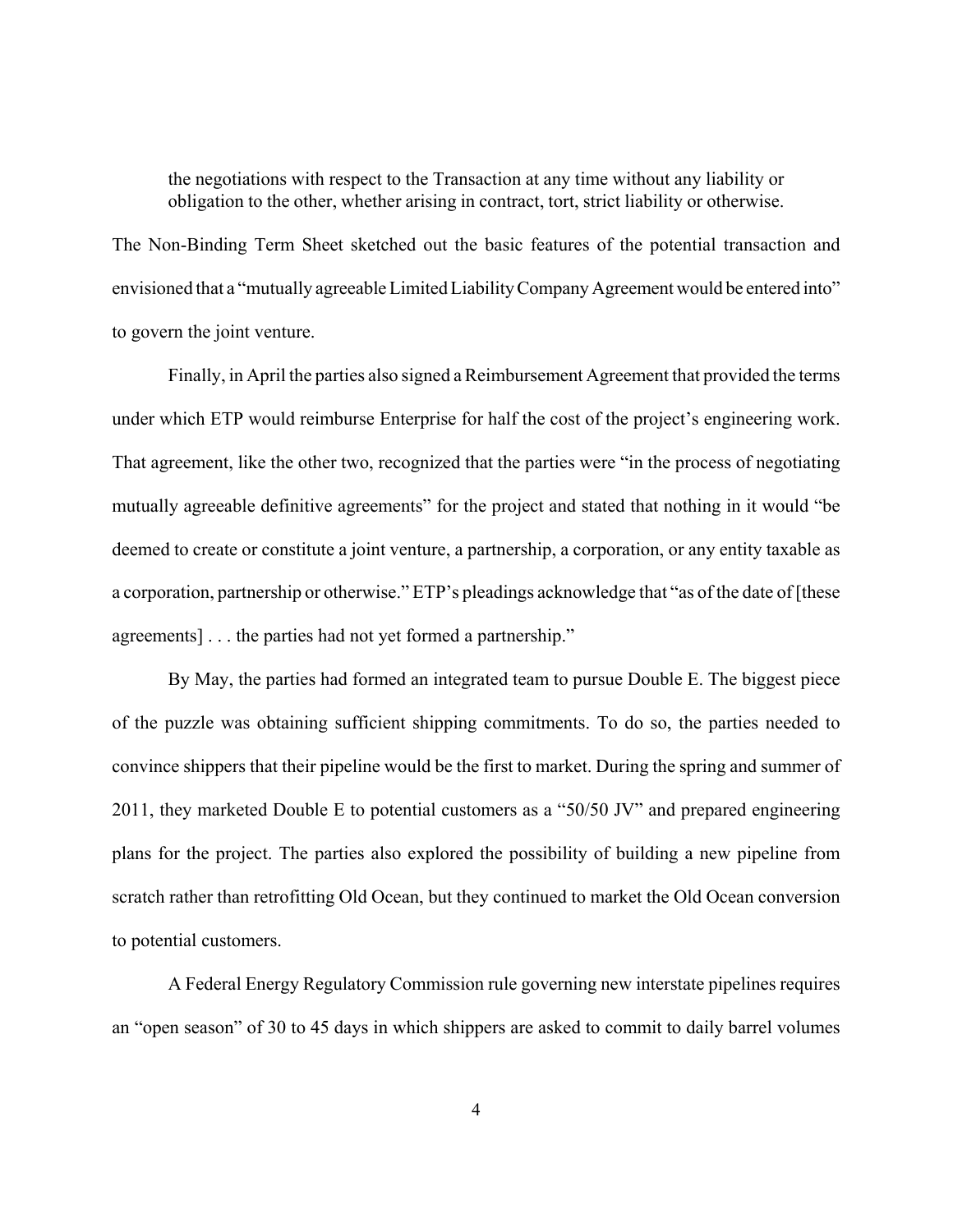and tariffs. For Double E to be viable, the parties needed shipping commitments of at least 250,000 barrels a day for ten years at a tariff of \$3.00 per barrel. The initial open season was unsuccessful. Some shippers complained that the tariff was too high, others that the real need was for a pipeline running all the way from Alberta to the Gulf Coast. The parties extended the open season twice more. On the last day of the second extended open season, August 12, Chesapeake Energy Corp. committed to ship 100,000 barrels daily. ETP was hopeful that Chesapeake's commitment would draw in other shippers who had been holding out. But days earlier, Enterprise had begun preparing its exit by resuming negotiations with Enbridge. Enterprise ended its relationship with ETP orally on August 15 and then in writing a few days later.

The next month, ConocoPhillips announced that it would sell its interest in the Seaway pipeline. Enbridge bought it, making Enbridge co-owner of the pipeline with Enterprise. Enterprise and Enbridge obtained an anchor shipper commitment from Chesapeake, which resulted in their securing many additional commitments during the open season. Enterprise and Enbridge invested billions to reverse the direction of the pipeline and make other modifications needed to move oil from Cushing to the Gulf. The new pipeline, called Wrangler, opened in June 2012, and it has been a financial success.

ETP sued. Its theory at trial was that despite the disclaimers in the parties' written agreements, they had formed a partnership to "market and pursue" a pipeline through their conduct, and Enterprise breached its statutory duty of loyalty<sup>4</sup> by pursuing the Wrangler project with Enbridge. The jury answered "yes" to the question whether "ETP and Enterprise [had] create[d] a

<sup>4</sup> TEX. BUS. ORGS. CODE § 152.205.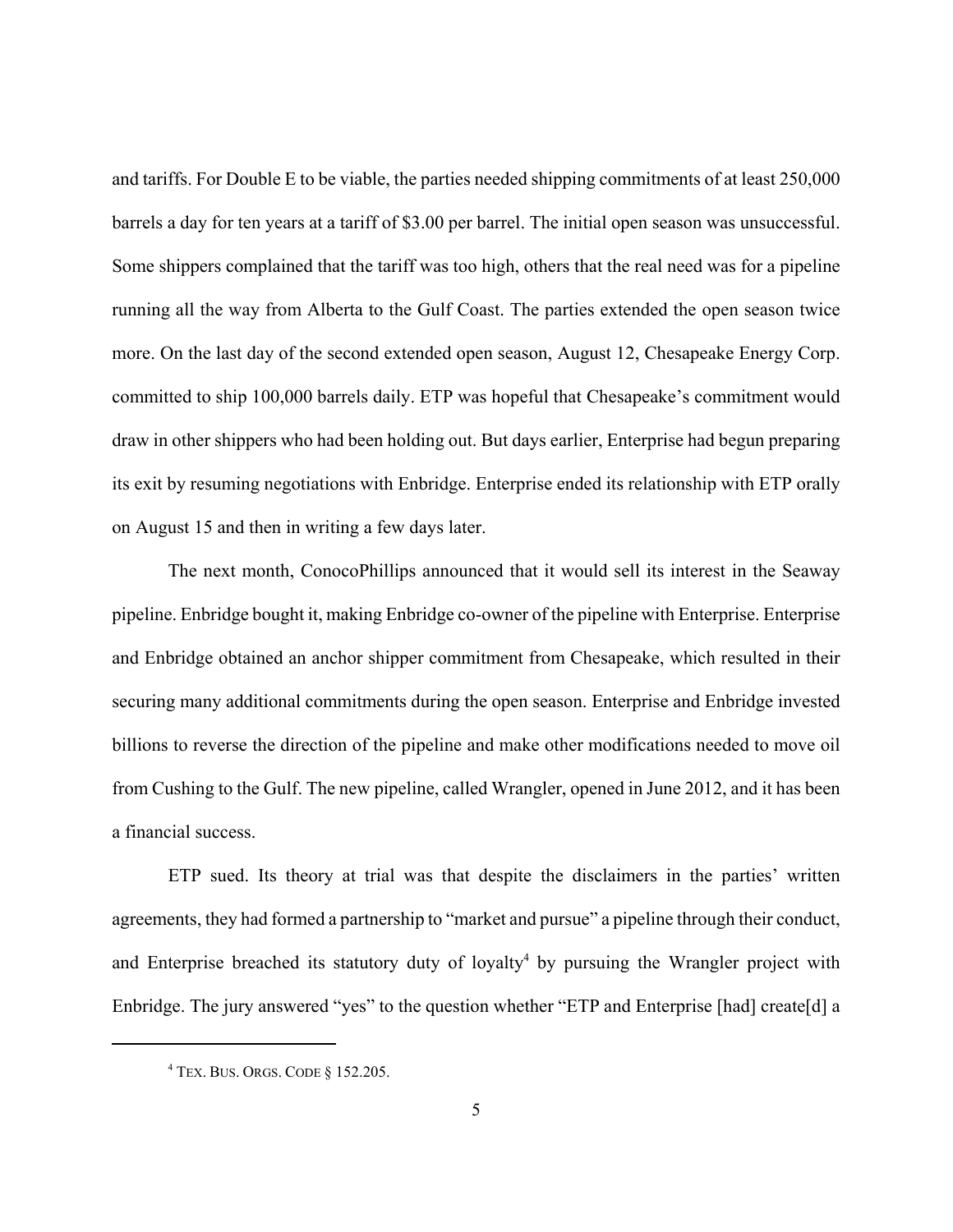partnership to market and pursue a pipeline project to transport crude oil from Cushing, Oklahoma to the Gulf Coast". It answered "no" to the question whether Enterprise had complied with its duty of loyalty. It found that \$319,375,000 would compensate ETP for its damages and that the value to Enterprise of the benefit gained as a result of its misconduct was \$595,257,433. The trial court reduced the disgorgement award to \$150 million and otherwise rendered judgment on the verdict for ETP for a total of \$535,794,777.40 plus postjudgment interest.<sup>5</sup>

The court of appeals reversed and rendered judgment for Enterprise.<sup>6</sup> The court concluded that the Texas Business Organizations Code (TBOC) allows parties to contract for conditions precedent to partnership formation; that the Letter Agreement in particular created two here that were not met—(1) execution of "definitive agreements memorializing the terms and conditions of the Transaction" that (2) have "received [each party's] respective board approvals"; and that ETP had the burden either to obtain a jury finding that the conditions were waived or to prove waiver conclusively, which it failed to do.<sup>7</sup> We granted ETP's petition for review.<sup>8</sup>

<sup>&</sup>lt;sup>5</sup> ETP also sued Enbridge. The jury failed to find that Enbridge was part of a conspiracy to breach Enterprise's duty of loyalty to ETP. The trial court therefore rendered a take-nothing judgment against ETP on its claims against Enbridge.

<sup>6</sup> 529 S.W.3d at 545.

 $^7$  *See id.* at 537–545. The court of appeals held alternatively that a partnership to "market and pursue" a pipeline cannot be a partnership under the TBOC as a matter of law because §152.051(b) requires "an association of two or more persons to carry on a business *for profit*" (emphasis added), and the limited-scope partnership pleaded by ETP did not have the potential for profit. 529 S.W.3d at 539. Because we affirm on an alternative basis, we decline to address this holding.

<sup>8</sup> 62 TEX. SUP. CT. J. 1311 (June 28, 2019).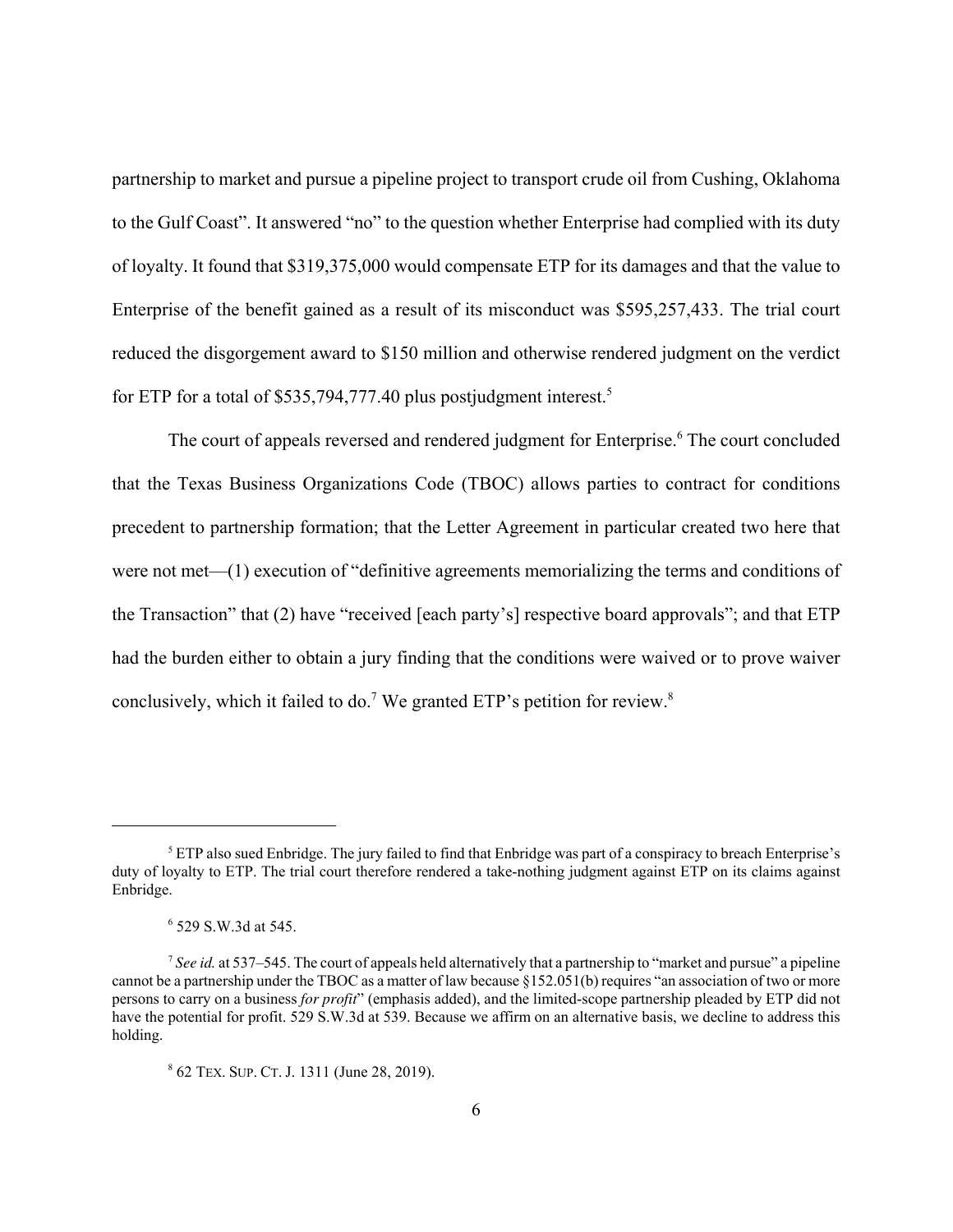## **II**

Section 152.051(b) of the TBOC states that "an association of two or more persons to carry on a business for profit as owners creates a partnership, regardless of whether: (1) the persons intend to create a partnership; or (2) the association is called a 'partnership,' 'joint venture,' or other name." Under § 152.052(a),

Factors indicating that persons have created a partnership include the persons':

- (1) receipt or right to receive a share of profits of the business;
- (2) expression of an intent to be partners in the business;
- (3) participation or right to participate in control of the business;
- (4) agreement to share or sharing:
	- (A) losses of the business; or
	- (B) liability for claims by third parties against the business; and
- (5) agreement to contribute or contributing money or property to the business.

Section 152.003 provides that "[t]he principles of law and equity and the other partnership provisions supplement this chapter unless otherwise provided by this chapter or the other partnership provisions."

In *Ingram v. Deere*, we traced the evolution of Texas partnership law from the early common law, which required proof of five factors to establish a partnership, to TBOC Chapter 152, which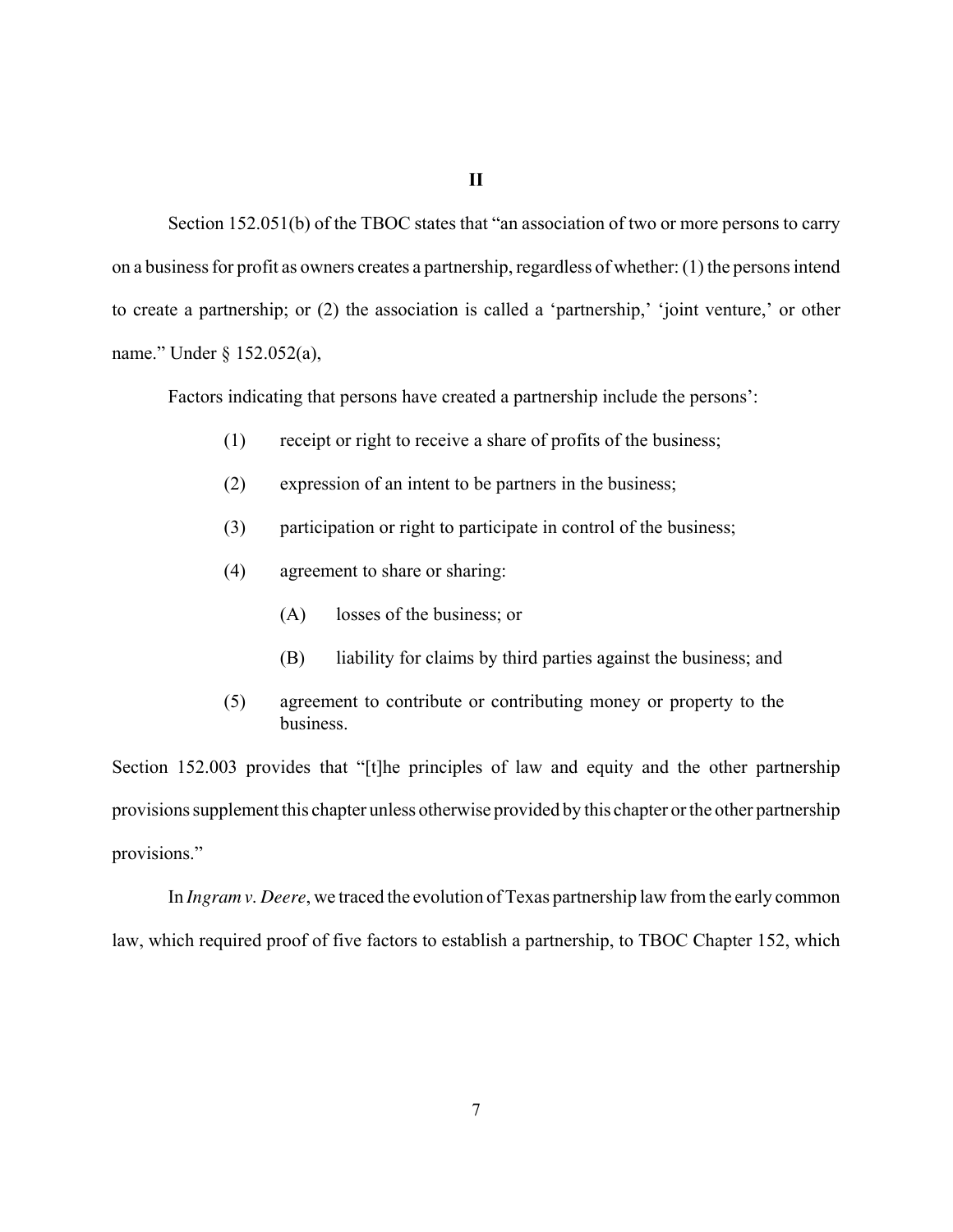sets out a nonexclusive list of factors to be considered in a totality-of-the-circumstances test.<sup>9</sup> Under  $§$  152.052(a)(2), "expression of an intent to be partners in the business" is just one factor of the totality-of-the-circumstances test.<sup>10</sup> We acknowledged in *Ingram* that the statute "does not by its terms give the parties' intent or expression of intent any greater weight than the other factors".<sup>11</sup> Moreover, under § 152.051(b), persons can create a partnership regardless of whether they intend to. This provision derives from Section 202(a) of the Revised Uniform Partnership Act.<sup>12</sup> A comment to that section drafted by the Uniform Law Commission warns that parties "may inadvertently create a partnership despite their expressed subjective intention not to do so."<sup>13</sup> But in *Ingram* we expressed skepticism that the Legislature "intended to spring surprise or accidental partnerships on independent business persons".<sup>14</sup> Can persons override the default test for partnership formation in Chapter 152 by agreeing not to be partners until conditions precedent are

<sup>11</sup> *Id.*

<sup>9</sup> 288 S.W.3d 886, 893–898 (Tex. 2009); *id.* at 895 ("The common law required proof of all five factors to establish the existence of a partnership." (citing *Coastal Plains Dev. Corp. v. Micrea, Inc.*, 572 S.W.2d 285, 287 (Tex. 1978))); *id.* at 903–904 ("Whether a partnership exists must be determined by an examination of the totality of the circumstances."). In *Ingram*, the plaintiff's partnership claim was governed by the Texas Revised Partnership Act (TRPA), which was adopted in 1994, set out in the Revised Civil Statutes, and continued to apply to at least some partnerships through 2009. *Id.* at 894 & n.4. In 2003, the Legislature replaced the TRPA with the TBOC, but we acknowledged in *Ingram* that the "TRPA['s] and the TBOC's rules for determining partnership formation are substantially the same." *Id.* n.4; *see also* House Comm. on Admin., Bill Analysis at 1, Tex. H.B. 1156, 78th Leg., R.S. (2003) ("Unless otherwise noted, the provisions of this Code are nonsubstantive revisions of comparable provisions found in the . . . Texas Revised Partnership Act . . . .").

<sup>10</sup> *See Ingram*, 288 S.W.3d at 899.

<sup>&</sup>lt;sup>12</sup> See UNIF. P'SHIP ACT § 202(a) (NAT'L CONFERENCE OF COMM'RS ON UNIF. STATE LAWS 1997) ("[T]he association of two or more persons to carry on as co-owners [of] a business for profit forms a partnership, whether or not the persons intend to form a partnership.").

<sup>13</sup> *Id.* § 202 cmt. 1.

<sup>14</sup> *Ingram*, 288 S.W.3d at 898.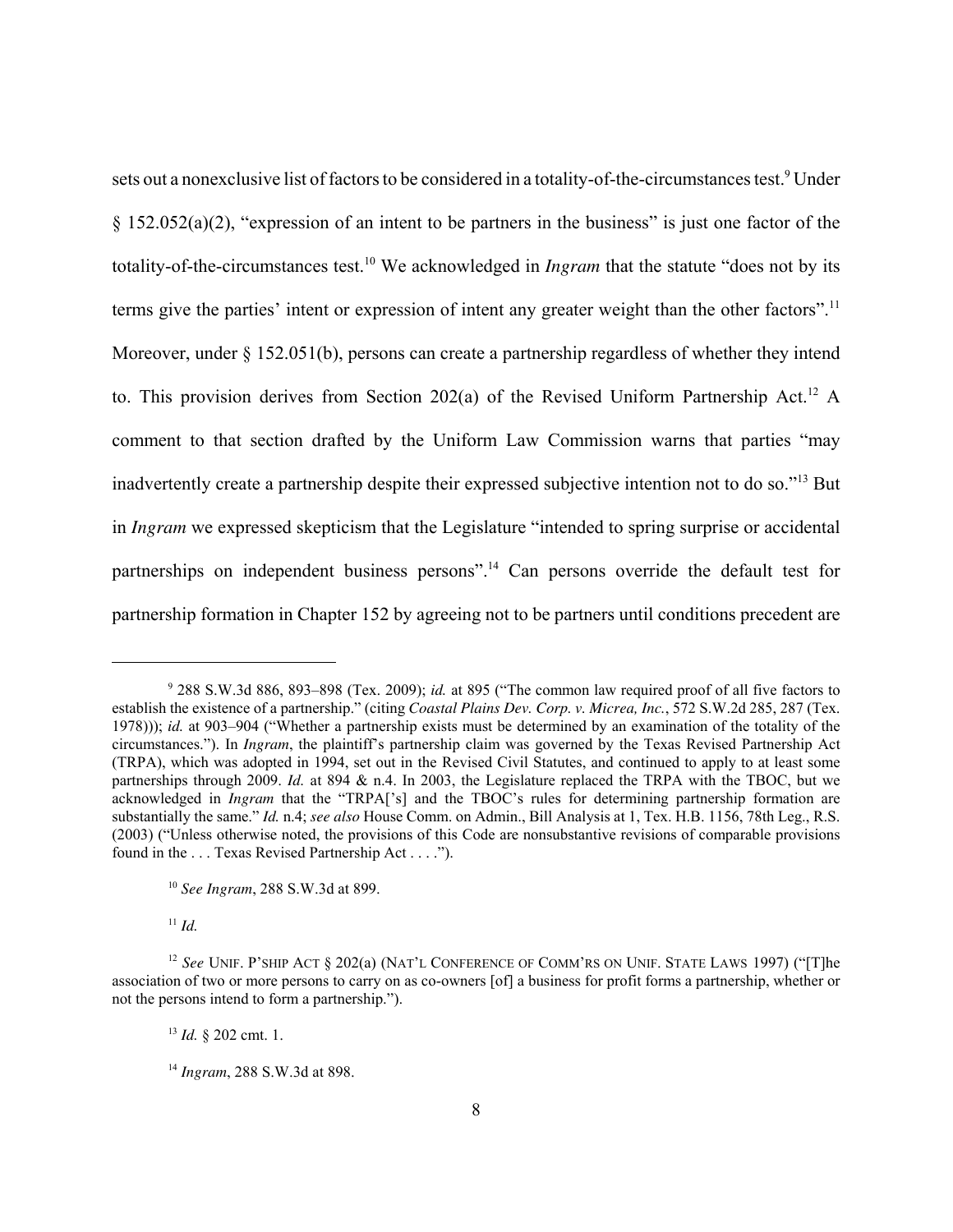satisfied? *Ingram* did not involve such an agreement, and our discussion there of the role of intent in the partnership-formation analysis did not contemplate one.<sup>15</sup>

Section 152.003 imports other "principles of law and equity" into the partnership-formation analysis, and the use of the word "include" in  $\S$  152.052(a) makes the factors enumerated there nonexclusive. Against this backdrop of statutory law is a well-developed body of common law that "strongly favors parties' freedom of contract."<sup>16</sup> Our decisions recognizing this policy are decades older than the TBOC or its predecessor statute. In 1951, we quoted Sir George Jessel, "one of the most influential commercial law and equity judges" in 19th century Britain, $17$  as saying:

[I]f there is one thing which more than another public policy requires it is that men of full age and competent understanding shall have the utmost liberty of contracting, and that their contracts when entered into freely and voluntarily shall be held sacred and shall be enforced by Courts of justice. Therefore, you have this paramount public policy to consider—that you are not lightly to interfere with this freedom of  $control<sup>18</sup>$ 

<sup>17</sup> *George Jessel (jurist)*, WIKIPEDIA, https://en.wikipedia.org/wiki/George Jessel (jurist) (last visited Jan. 24, 2020).

<sup>15</sup> *See id.* at 899–901.

<sup>16</sup> *Gym-N-I Playgrounds, Inc. v. Snider*, 220 S.W.3d 905, 912 (Tex. 2007).

<sup>18</sup> *Wood Motor Co. v. Nebel*, 238 S.W.2d 181, 185 (Tex. 1951); *see also St. Louis Sw. Ry. Co. of Tex. v. Griffin*, 171 S.W. 703, 704 (Tex. 1914) ("The citizen has the liberty of contract as a natural right which is beyond the power of the government to take from him. The liberty to make contracts includes the corresponding right to refuse to accept a contract or to assume such liability as may be proposed.").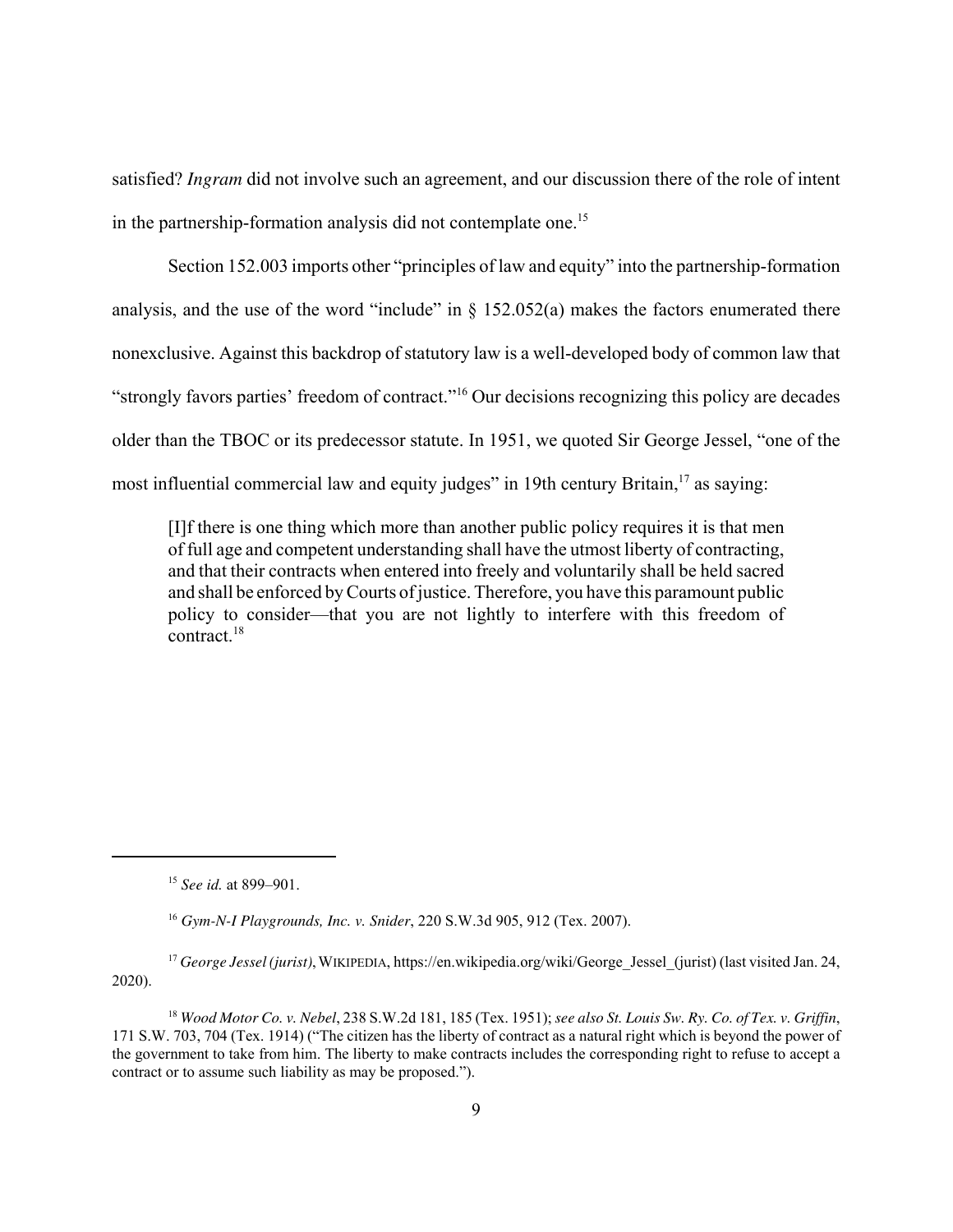We reinforce this public policy virtually every Court Term.<sup>19</sup> Texas courts regularly enforce conditions precedent to contract formation and reject legal claims that are artfully pleaded to skirt unambiguous contract language, especially when that language is the result of arm's-length negotiations between sophisticated business entities.<sup>20</sup>

We have never squarely addressed whether parties' freedom to contract for conditions precedent to partnership formation can override the statutory default test, in which intent is a mere factor. ETP points to the 1978 case of *Coastal Plains Development Corp. v. Micrea, Inc.*, which involved an agreement between a landowner and a company that it contracted with to sell lots for a subdivision in Brazoria County.<sup>21</sup> The contract included a disclaimer that the parties' performance of their obligations under the contract "shall not constitute the parties as partners in connection therewith" or the formation of "a joint venture".<sup>22</sup> We acknowledged the rule that "when the record demonstrates that the actual effect of the arrangement resulting from the agreement is to create a

<sup>22</sup> *Id.* at 286–287.

<sup>19</sup> *See, e.g.*, *Bombardier Aerospace Corp. v. SPEP Aircraft Holdings, LLC*, 572 S.W.3d 213, 230 (Tex. 2019) ("We have long recognized the strongly embedded public policy favoring freedom of contract. And, absent a compelling reason, courts must respect and enforce the terms of a contract that the parties have freely and voluntarily made." (citations omitted)); *Endeavor Energy Res., L.P. v. Discovery Operating, Inc.*, 554 S.W.3d 586, 595 (Tex. 2018); *Nafta Traders, Inc. v. Quinn*, 339 S.W.3d 84, 95–96 (Tex. 2011).

<sup>20</sup> *Cf. JPMorgan Chase Bank, N.A. v. Orca Assets G.P., L.L.C.*, 546 S.W.3d 648, 656 (Tex. 2018) ("[W]orld-savvy participants entering into a complicated, multi-million-dollar transaction should be expected to recognize 'red flags' that the less experienced may overlook."); *El Paso Field Servs., L.P. v. MasTec N. Am., Inc.*, 389 S.W.3d 802, 812 (Tex. 2012) ("Contract enforcement is an 'indispensable partner' to the freedom of contract. Were we to hold in MasTec's favor, and conclude that El Paso must bear the risk of unknown underground obstacles under this contract, we would render meaningless the parties' risk-allocation agreement and ultimately prohibit sophisticated parties from agreeing to allocate risk in construction contracts." (quoting *Fairfield Ins. Co. v. Stephens Martin Paving, L.P.*, 246 S.W.3d 653, 664 (Tex. 2008))); *Schlumberger Tech. Corp. v. Swanson*, 959 S.W.2d 171, 180 (Tex. 1997) (enforcing a disclaimer-of-reliance clause where "highly competent and able legal counsel represented both parties", "the parties were dealing at arm's length", and "both [parties were] knowledgeable and sophisticated business players").

<sup>21</sup> 572 S.W.2d 285, 286 (Tex. 1978).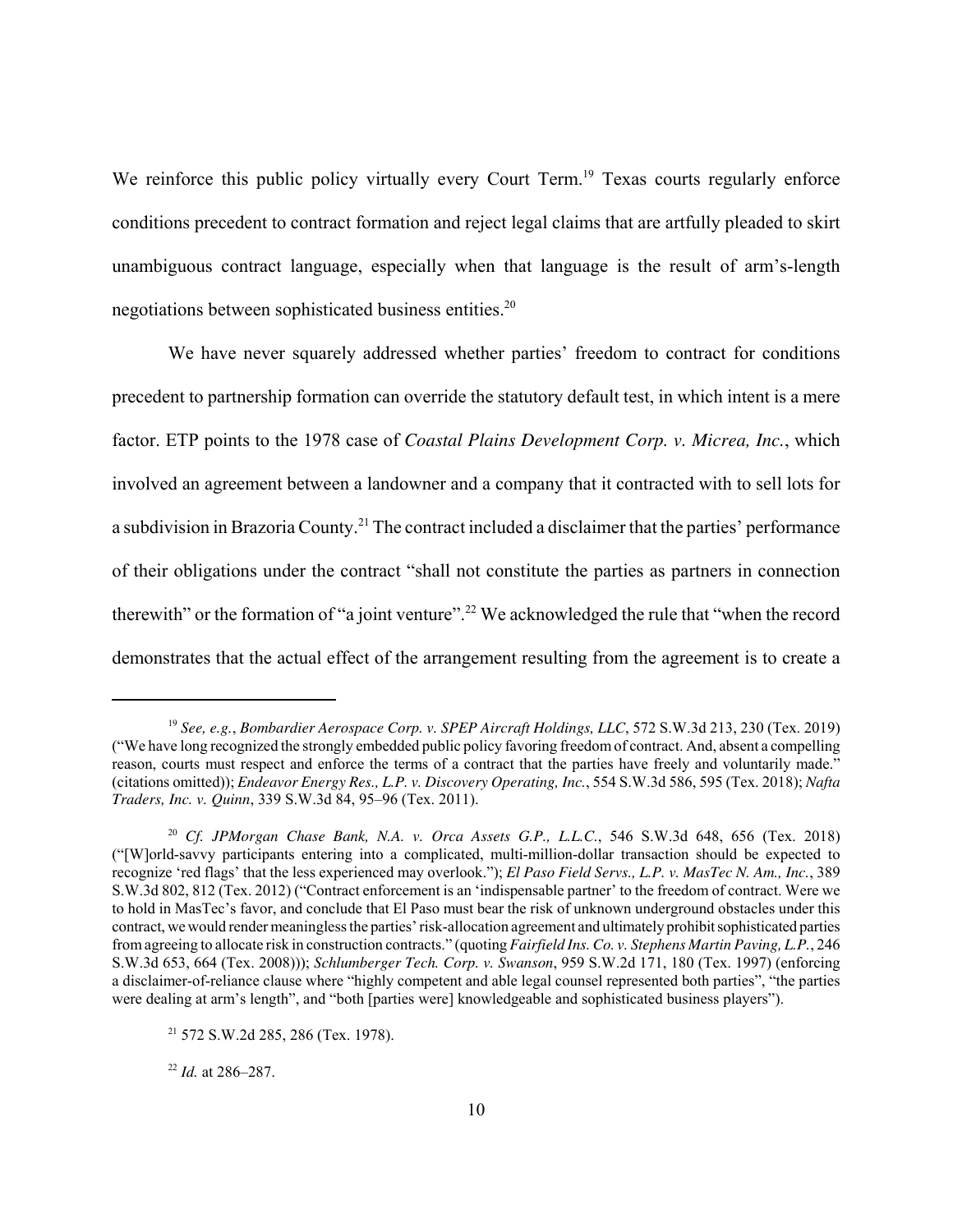status different from that stated in the language of the contract, the parties' designation will not control."<sup>23</sup> But we also concluded that the partnership-disclaimer language "expressly negat[ed] any intent on . . . behalf of the parties to create a joint venture or partnership."<sup>24</sup> We ultimately held that the parties were not partners or participants in a joint venture "[b]ased upon [their] clearly expressed intent" and "the absence of any . . . provision for the sharing of losses".<sup>25</sup> When *Coastal Plains* was decided, the common law required the party claiming a partnership to prove five essential elements.<sup>26</sup> We merely held that two of them—intent to be partners and an agreement to share losses —were missing. *Coastal Plains* does not help answer the question presented here.

Enterprise points to the 1931 case of *Root v. Tomberlin*, <sup>27</sup> but it is not directly on point either. Plaintiff Root claimed that defendant Wentz had formed a partnership with another defendant, Tomberlin, and that Wentz was therefore jointly liable for money that Tomberlin owed Root under a well-drilling contract. Under the Tomberlin-Root contract, Tomberlin pledged as security for payment to Root a purchase order in which Wentz agreed to buy oil and gas leases from Tomberlin, but only if certain conditions were satisfied. The conditions were not satisfied, the transaction between Tomberlin and Wentz was not consummated, and Root was not fully paid. Wentz argued that the conditions precedent in the purchase order precluded the formation of a

<sup>27</sup> 36 S.W.2d 596 (Tex. App.—El Paso 1931, writ ref'd).

<sup>&</sup>lt;sup>23</sup> *Id.* at 287; *see also id.* at 288 ("Just as the words used by the parties in a contract do not necessarily control the substance of the relationship, the terms used by the parties in referring to the arrangement do not control.").

<sup>24</sup> *Id.* at 287.

<sup>25</sup> *Id.* at 288.

<sup>26</sup> *See id.* at 287; *Ingram v. Deere*, 288 S.W.3d 886, 895 (Tex. 2009) ("The common law required proof of all five factors to establish the existence of a partnership." (citing *Coastal Plains*, 572 S.W.2d at 287)).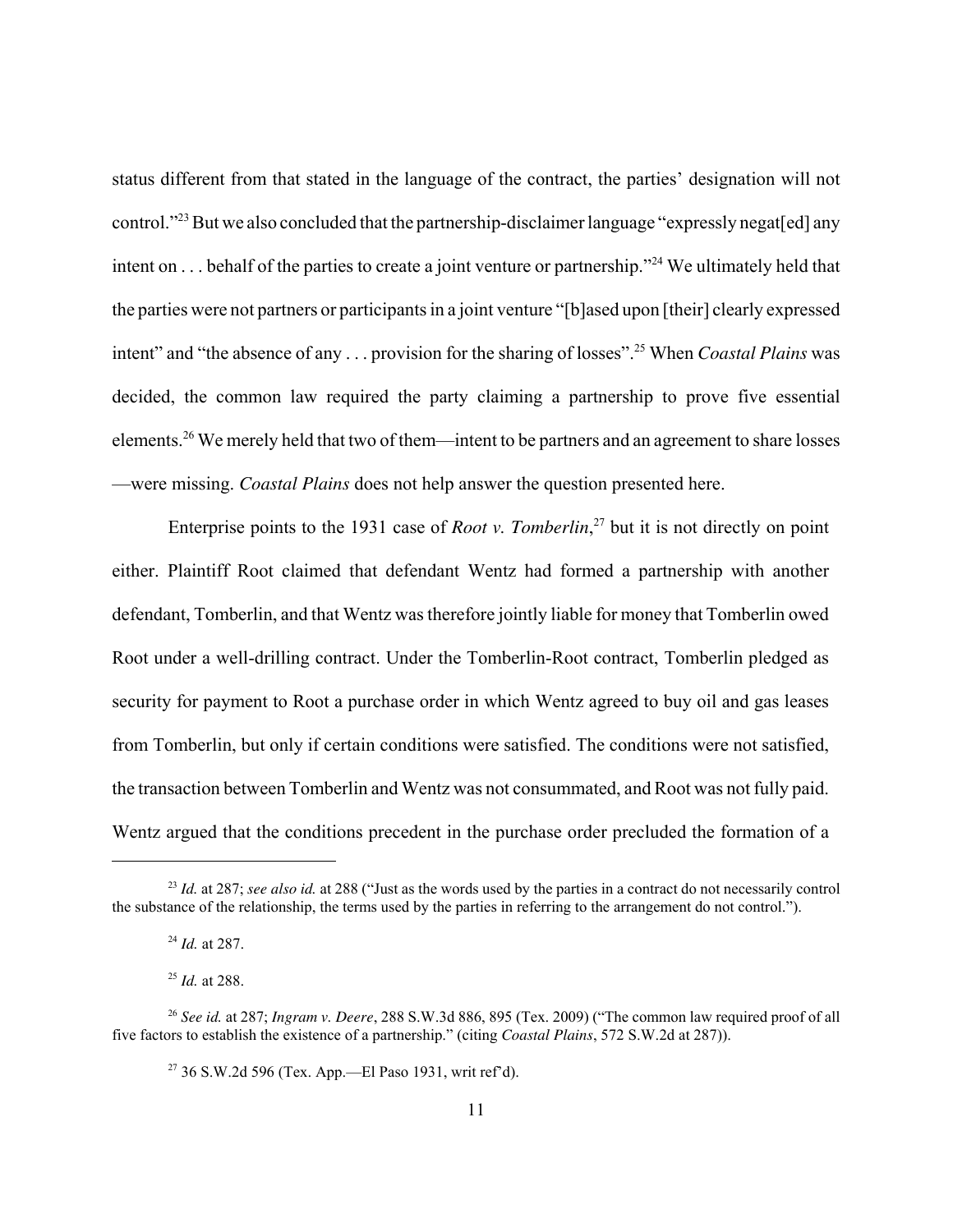partnership, and we signaled our agreement.<sup>28</sup> But our explanation why no partnership was established pointed also to other facts, such as that "there [was] no sharing of profits".<sup>29</sup> In any event, *Root* did not involve a contractual provision like those here, which contemplate the potential creation of a business entity, but not until specific conditions had been performed.

ETP argues that the TBOC's totality-of-the-circumstances test controls partnership formation to the exclusion of the common law and that the parties' intent with respect to the creation of a partnership is just one factor to be weighed with the others in  $\S$  152.052(a). The submission of the case to the jury reflects this theory. Question 1 instructed the jury on the rule of  $\S 152.051(b)$  that parties can form a partnership even if they do not intend to and on the multi-factor test in § 152.052(a). Question 1 also told the jury that "[n]o single fact may be stated as a complete and final test of partnership." It then asked the jury whether a partnership was created. Under ETP's view, submitted to the jury, parties cannot through contract language preclude the creation of a partnership until a specific condition has occurred or been performed. ETP argues that the key to avoiding an accidental partnership is to "avoid the conduct that establishes a partnership under the statute."30

Enterprise urges the primacy of freedom of contract and argues that if parties cannot by contract protect themselves from the creation of an unwanted partnership, detrimental economic consequences to the State and constant litigation will ensue. The Court has received amicus briefs

<sup>28</sup> *See id.* at 601.

<sup>29</sup> *Id.* at 601–602.

<sup>30</sup> Pet. Br. at 24.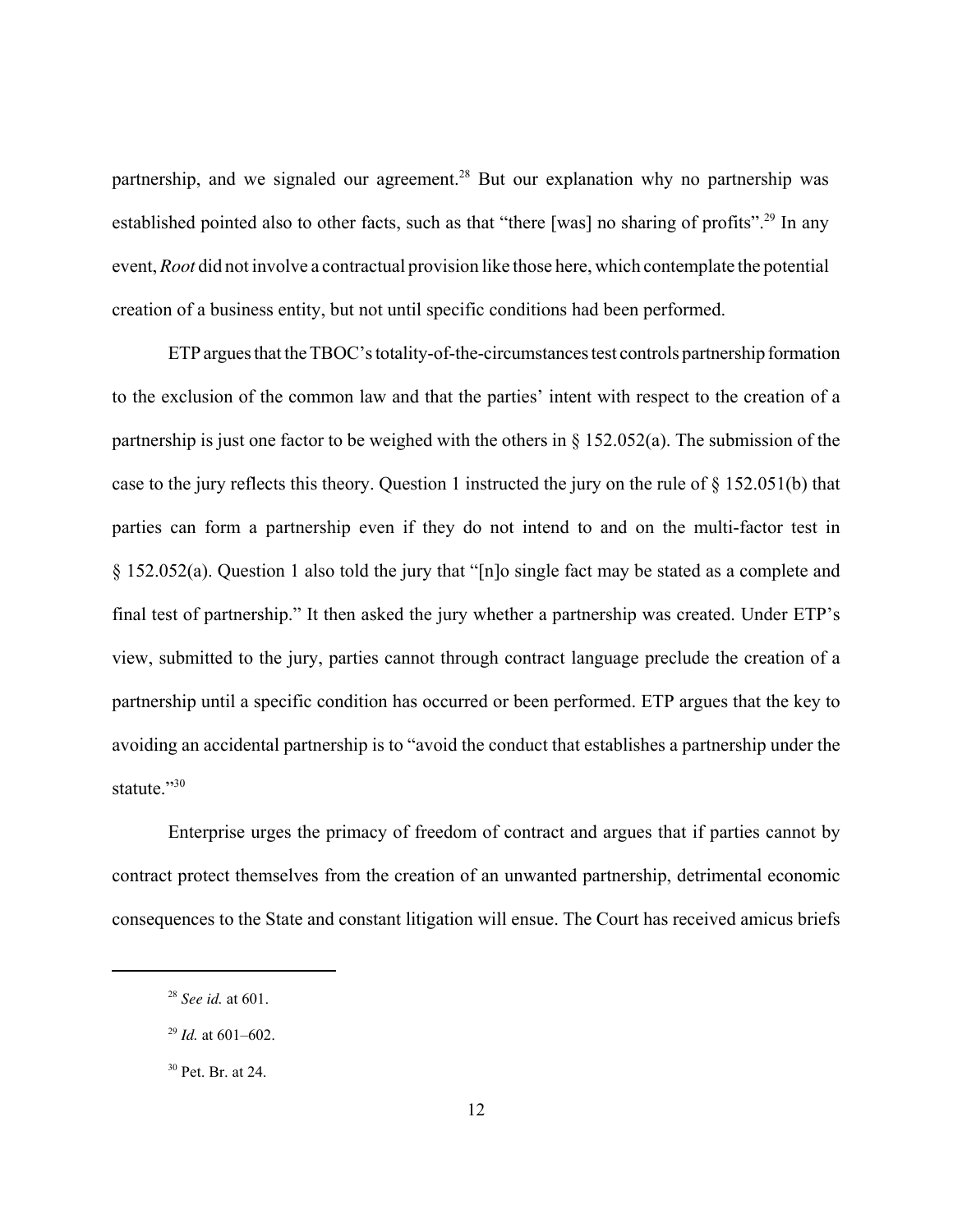weighing in on both sides from academics, industry representatives, a former legislator, and others.<sup>31</sup> We maintain our view expressed a decade ago in *Ingram* that the Legislature did not "intend<sup>[]</sup> to spring surprise or accidental partnerships" on parties.<sup>32</sup> Section 152.003 expressly authorizes supplementation of the partnership-formation rules of Chapter 152 with "principles of law and equity", and perhaps no principle of law is as deeply engrained in Texas jurisprudence as freedom of contract. We hold that parties can contract for conditions precedent to preclude the unintentional formation of a partnership under Chapter 152 and that, as a matter of law, they did so here.<sup>33</sup>

**III**

An agreement not to be partners unless certain conditions are met will ordinarily be conclusive on the issue of partnership formation as between the parties.<sup>34</sup> "Performance of a

<sup>31</sup> *Academics:* Professor Christine Hurt and Dean D. Gordon Smith, J. Reuben Clark School of Law at Brigham Young University, supporting petitioners; David Radunsky, University of North Texas College of Law, supporting petitioners; Joseph K. Leahy, South Texas College of Law, supporting petitioners; David Simon Sokolow, The University of Texas School of Law, supporting respondents.

*Industry:* Bobby Riley, supporting petitioners; John C. Ale, supporting respondents; Targa Resources Corp., supporting respondents; Plains Pipeline, L.P., supporting respondents; the Chamber of Commerce of the United States of America, the American Fuel & Petrochemical Manufacturers, and the Texas Association of Business, supporting respondents; Hugh Rice Kelly, supporting respondents.

*Legislature:* Hon. Jim Rudd, supporting petitioners.

*Others:* Associated Builders and Contractors of Texas, Inc., supporting respondents; Houston Realty Business Coalition, supporting respondents; Austin Economic Club, supporting petitioners.

<sup>32</sup> *Ingram v. Deere*, 288 S.W.3d 886, 898 (Tex. 2009).

 $33$  The court of appeals limited its analysis to the Letter Agreement because it "contains the clearest language". 529 S.W.3d 531, 537 (Tex. App.—Dallas 2017). We reject ETP's unpersuasive arguments that (1) the Letter Agreement does not create conditions precedent to partnership formation because the "Non-Binding" nature of the attached Term Sheet rendered the conditions precedent in the Agreement nonbinding too; (2) the conditions stated in the Agreement are not enforceable because the Agreement contemplates a future contract; and (3) Texas law does not recognize conditions precedent to contract formation. *Cf. Hohenberg Bros. Co. v. George E. Gibbons & Co.*, 537 S.W.2d 1, 3 (Tex. 1976) ("A condition precedent may be either a condition to the formation of a contract or to an obligation to perform an existing agreement.").

<sup>&</sup>lt;sup>34</sup> Such an agreement would not, of course, bind third parties, and we do not consider its effect on them.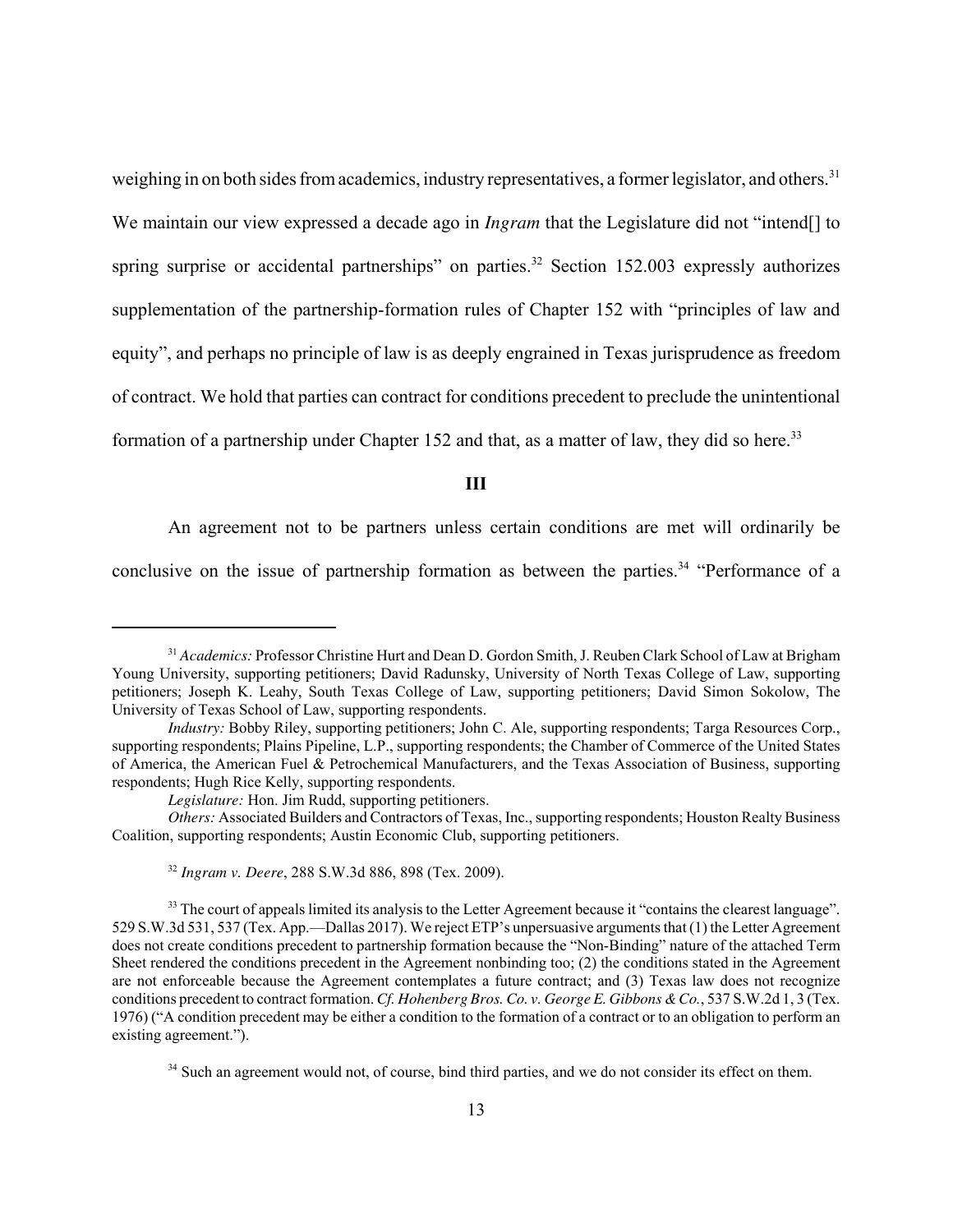condition precedent, however, can be waived or modified by the party to whom the obligation was due by word or deed."<sup>35</sup> We agree with the court of appeals that under Texas Rule of Civil Procedure 279, ETP was required either to obtain a jury finding on waiver or to prove it conclusively.<sup>36</sup> It has done neither.

In *Ingram*, we explained that when analyzing the second factor of § 152.052(a)'s totality-of-

the-circumstances test, "expression of an intent to be partners in the business":

Courts should only consider evidence not specifically probative of the other factors. In other words, evidence of profit or loss sharing, control, or contribution of money or property should not be considered evidence of an expression of intent to be partners. Otherwise, all evidence could be an "expression" of the parties' intent, making the intent factor a catch-all for evidence of any of the factors, and the separate "expression of intent" inquiry would be eviscerated.<sup>37</sup>

Similarly, where waiver of a condition precedent to partnership formation is at issue, only

evidence directly tied to the condition precedent is relevant. Evidence that would be probative of expression of intent under § 152.051(a)—such as "the parties' statements that they are partners, one party holding the other party out as a partner on the business's letterhead or name plate, or in a

signed partnership agreement<sup>"38</sup>—is not relevant. Nor is evidence that would be probative of any

<sup>35</sup> *Ames v. Great S. Bank*, 672 S.W.2d 447, 449 (Tex. 1984).

<sup>36</sup> *See* TEX. R. CIV. P. 279 ("Upon appeal all independent grounds of recovery or of defense not conclusively established under the evidence and no element of which is submitted or requested are waived."); *Island Recreational Dev. Corp. v. Republic of Tex. Sav. Ass'n*, 710 S.W.2d 551, 554 (Tex. 1986) ("We recognize that waiver is an independent ground of recovery or defense and must be pleaded and proved as such."); *Washington v. Reliable Life Ins. Co.*, 581 S.W.2d 153, 157 (Tex. 1979) ("Waiver was an affirmative defense upon which Washington had the burden of proof. No special issues were requested or submitted to the jury on this point. As stated above, a party generally waives an issue upon which he relies by failure to request its submission." (citations omitted)).

<sup>&</sup>lt;sup>37</sup> 288 S.W.3d at 900.

<sup>38</sup> *Id.*